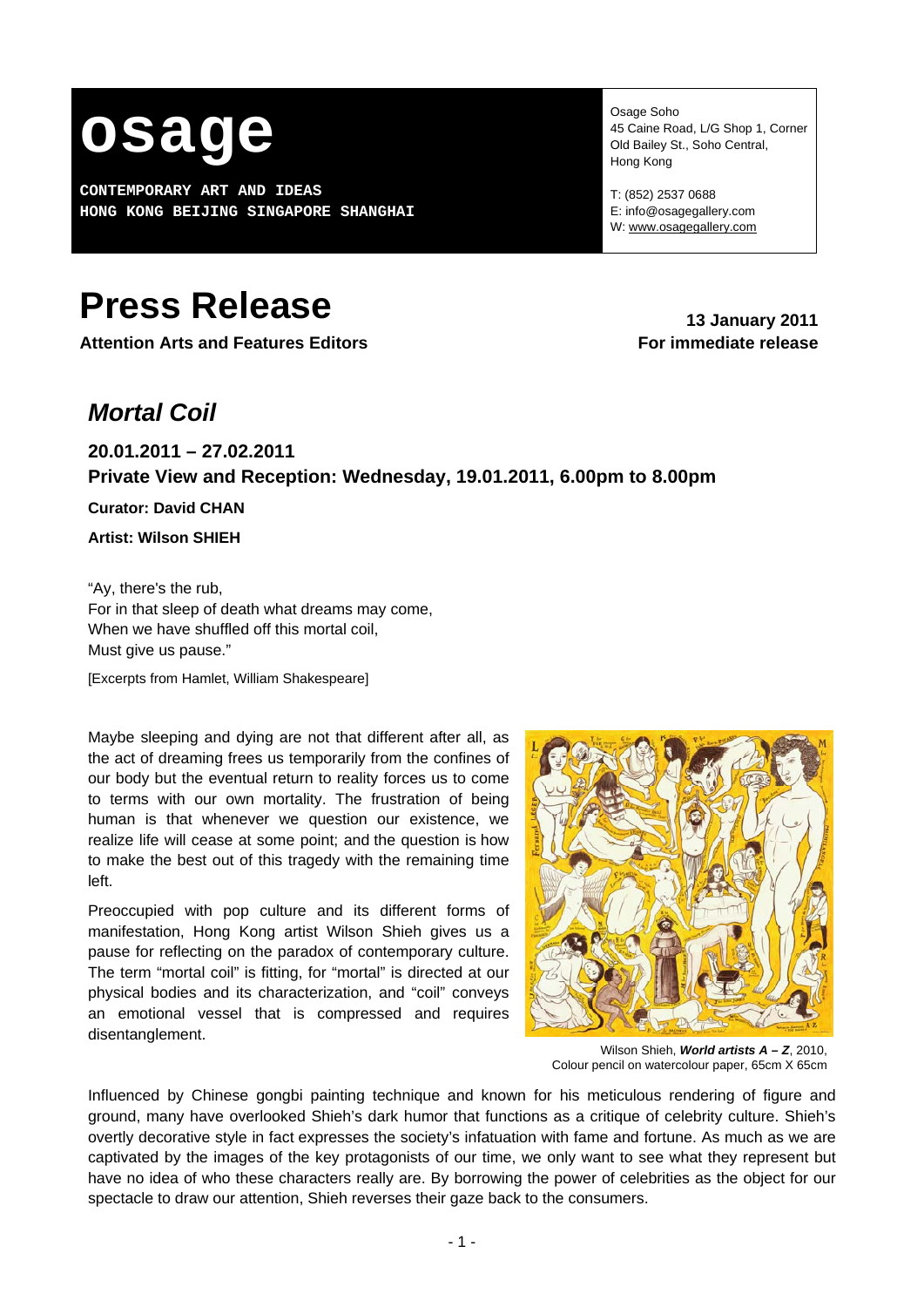For this exhibition, Shieh presents three series of drawings as a trajectory to investigate how cultural icons can develop into legends and subsequently historical figures. The Icon Archive Series depicts famous singers, actors, politicians of our time; the Legends of Hong Kong series illustrates in a comic style wealthy individuals and their longing for spiritual fulfillment; and The Artist Index Series is a compilation of canonical artists selected from an art historical perspective.



Wilson Shieh, *Rock and Roll Heaven*, 2010, Colour pencil on archival paper, 50cm X 100cm

--END--

## **ABOUT** *MORTAL COIL*

| Curator:                    | David Chan                                         |
|-----------------------------|----------------------------------------------------|
| Artists:                    | Wilson Shieh                                       |
| Venue:                      | Osage Soho                                         |
| Address:                    | 45 Cain Road, L/G Shop 1, Corner Old Bailey Street |
|                             | Soho, Central, Hong Kong                           |
| <b>Exhibition Duration:</b> | 20 Jan 2011 till 27 Feb 2011                       |
| Tel:                        | (852) 2537 0688                                    |

 **[ENCL.] APPENDIX A: ABOUT THE ARTISTS APPENDIX B: PRESS IMAGES**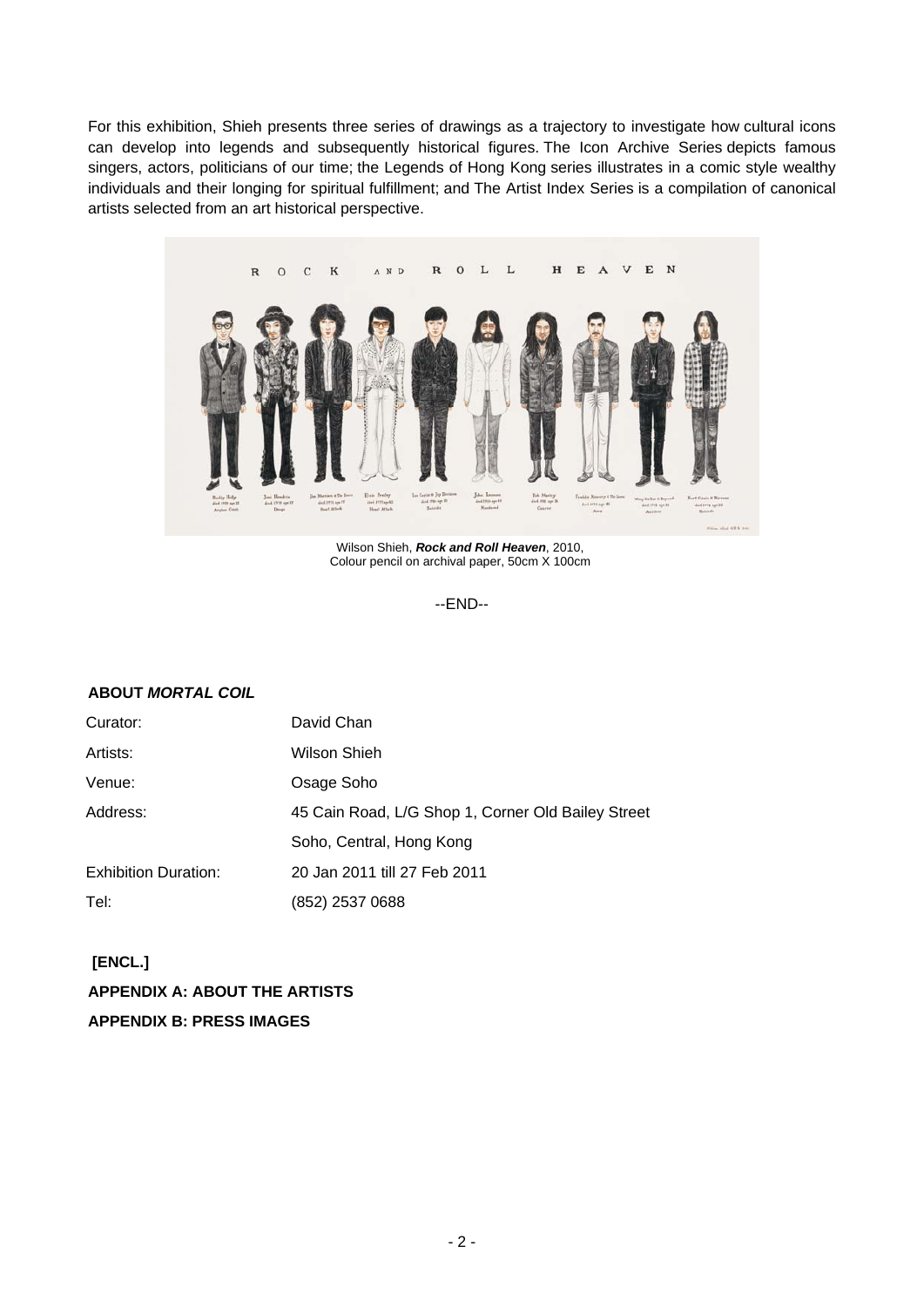#### **ABOUT OSAGE GALLERY**

Osage Gallery is an international gallery group devoted to the exhibition and promotion of international and Asian contemporary visual arts, operating major spaces in Hong Kong, Shanghai and a presence in Beijing. Osage Gallery's network of spaces across Asia functions synergistically to explore the diverse and complex artistic relationships between the different regions of Asia, and beyond that, of the artistic relationships between Asia and other parts of the world. The spaces provide an Asian-wide platform for the artists represented by the gallery, who are some of the most exciting and significant in the region. The gallery also works closely with international critics and curators to present exhibitions and projects that address themes and issues relevant to our times.

In addition to organising major group and thematic exhibitions, Osage Gallery has organised solo exhibitions by some of the most significant artists in Asia, such as Sun Yuan and Peng Yu, Shen Shaomin and Jiang Zhi from China, as well as other Asian artists such as Wilson Shieh (Hong Kong), Nipan Oranniwesna (Thailand) and Charwei Tsai (Taiwan).

#### **Upcoming Exhibitions**

Osage Kwun Tong *'Watching Soaps (I can't recall the day that I last heard from you.)'*  Curated by David Chan Artist: Lee Kit 22.01.2011 – 21.02.2011 Opening reception: 21.01.2011, 6.00pm – 8.00pm

Osage Kwun Tong *A Lesson in the Extremes*  Curated by Pauline J. Yao Artists: Hu Xiangqian, Tsui Kuang-Yu, WAZA Group, Jun Yang 22.01.2011 – 21.02.2011 Opening reception: 21.01.2011

Institute of Contemporary Arts, Singapore, LASALLE College of the Arts (ICAS) *To Be Continued*  by Osage Art Foundation, ICAS, and King Kong Arts Projects Unlimited Curated by Nilo Llarde, Ringo Bunoan and Isabel Ching Artist: Roberto Chabet 14.01.2011 – 12.02.2011 Opening Reception: 13.02.2011, 6:30pm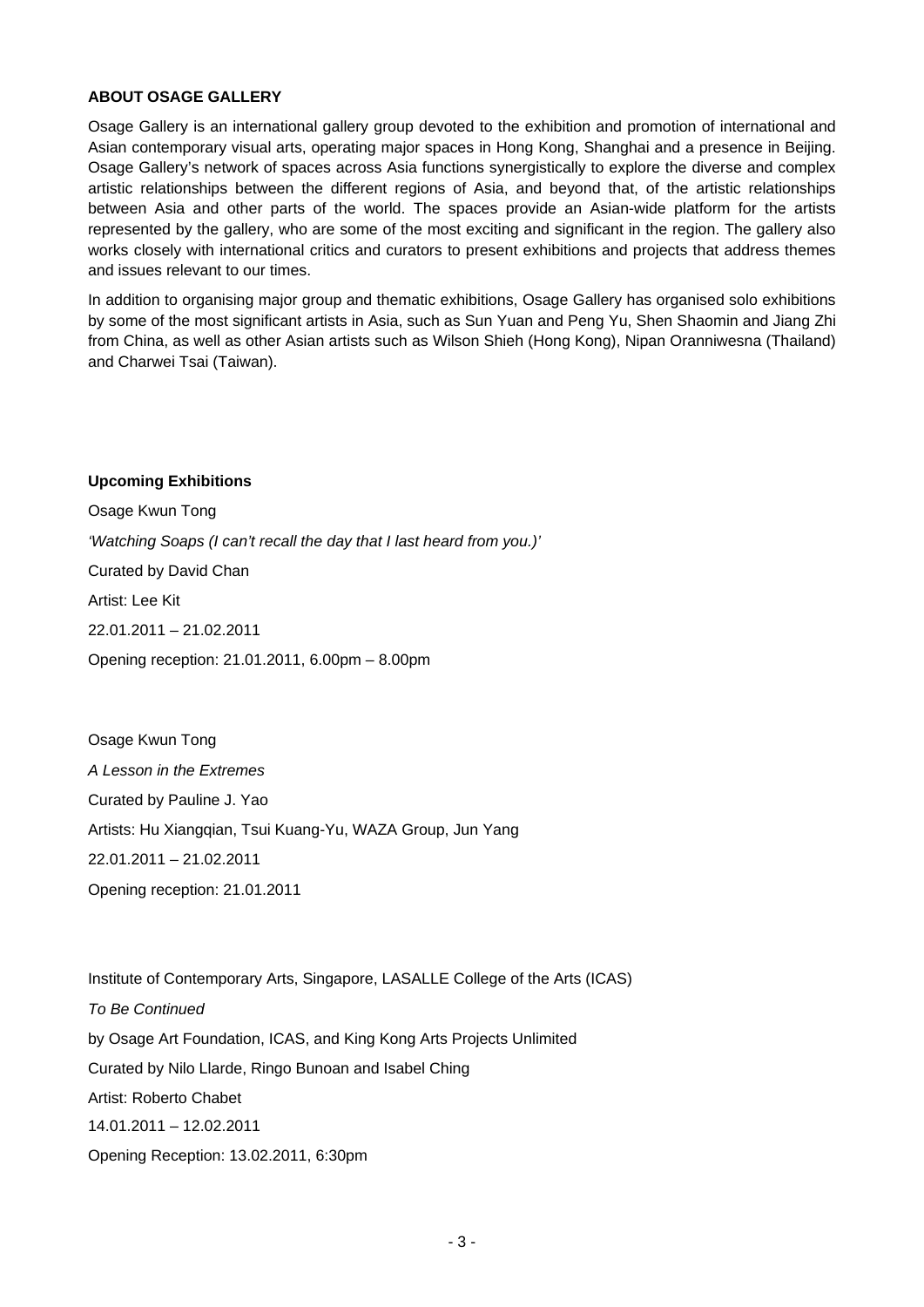Institute of Contemporary Arts, Singapore, LASALLE College of the Arts (ICAS)

*Complete and Unabridged, Part I* 

by Osage Art Foundation, ICAS, and King Kong Arts Projects Unlimited

Curated by Gary Pastrana, Ringo Bunoan and Isabel Ching

Artists: Agnes Arellano, Bernardo Pacquing, Bert Antonio, Crispin Villanueva Jr., Dan Raralio, Elaine Roberto-Navas, Felix Bacolor, Francesca Enriquez, Gaston Damag, Gerardo Tan, Jet Melencio, Jojo Serrano, Jonathan Olazo, Juan Alcazaren, Juni Salvador, Lani Maestro, Mona Santos, Nilo Ilarde, Pardo de Leon, Popo San Pascual, Raul Rodriguez, RM de Leon, Roberto Chabet, Rock Drilon, Ronald Achacoso, Soler Santos, Retired Artist, Trek Valdizno, Waling Waling Gorospe, Yolanda Perez-Johnson

18.02.2011 – 26.03.2011

Opening Reception: 17.02.2011, 6:30pm

Osage Kwun Tong

*Complete and Unabridged, Part II* 

by Osage Art Foundation, ICAS & King Kong Arts Projects Unlimited

Curated by Gary Pastrana, Ringo Bunoan and Isabel Ching

Artists: Aba Lluch Dalena, Al Cruz, Alvin Villaruel, Alvin Zafra, Amy Aragon, Annie Cabigting, Argie Bandoy, Bea Camacho, Bembol de la Cruz, Cocoy Lumbao, Erik Sausa, Ernest Concepcion, Gary-Ross Pastrana, Geraldine Javier, Jayson Oliveria, Jay Ticar, Jed Escueta, Jonathan Ching, Jucar Raquepo, Kaloy Olavides, Katya Guerrero, Keiye Miranda, Kiri Lluch Dalena, Kreskin Sugay, Lea Lim, Lena Cobangbang, Louie Cordero, Lui Medina, Maria Taniguchi, Mariano Ching, Mawen Ong, Mike Crisostomo, Miko Sandejas, MM Yu, Nona Garcia, Norberto Roldan, Patricia Eustaquio, Paul Mondok, Paulo Vinluan, Pipo Alido, Poklong Anading, Pow Martinez, Ranelle Dial, Reg Yuson, Ringo Bunoan, Robert Langenegger, Roberto Chabet, Romeo Lee, Sam Kiyoumarsi, Wire Tuazon, Yasmin Sison, Yason Banal

05.03.2011 – 09.05.2011

Opening Reception: 04.03.2011, 6pm

Osage Soho *Intermediate Geography*  Curated by Nilo Ilarde Artist: Roberto Chabet 05.03.2011 – 09.05.2011

#### **Current Exhibitions**

Osage Soho *Pyramid*  till 14.01.2011 Artists: Bea Camacho & Maria Taniguchi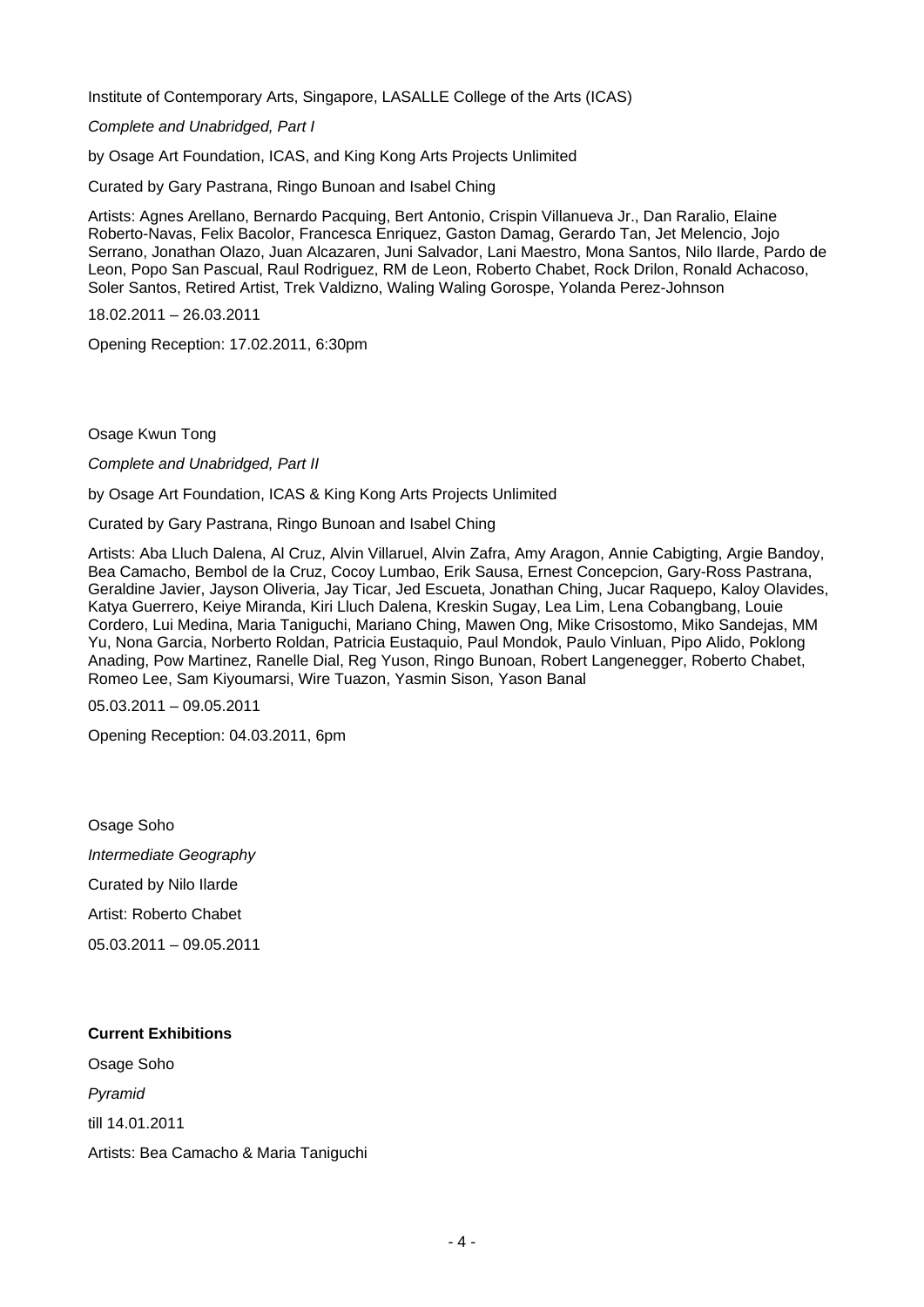Osage Kwun Tong *An Unexpected Turn of Events*  till 16.01.2011 Artists: Chen Shaoxiong & Tsuyoshi Ozawa

Osage Shanghai *Inventory Show*  till 10.02.2011

Please visit [www.osagegallery.com](http://www.osagegallery.com/) for more information.

#### **MEDIA ENQUIRY**

Joyce Lau

| Tel: | (852) 2793 4817 |
|------|-----------------|
|------|-----------------|

Fax: (852) 3007 2988

Email: joycelau@osagegallery.com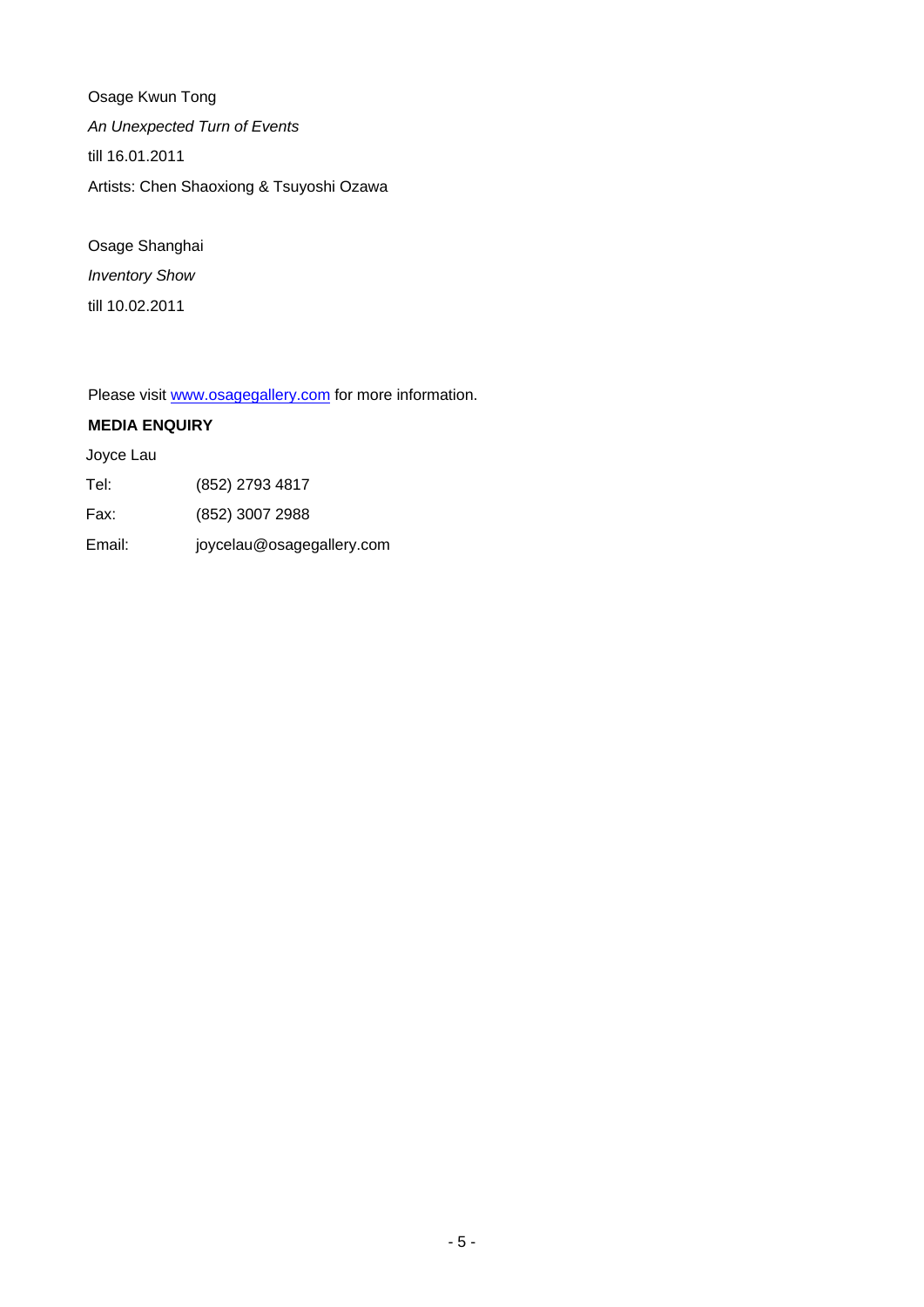### **APPENDIX A: ABOUT THE ARTIST**

#### **Wilson SHIEH** (b. 1970 Hong Kong)

Wilson Shieh is a painter trained in Chinese fine-brush (gongbi) technique whose work media range from Chinese ink drawing on silk to acrylic on canvas to paper cutout collage. In particular, he focuses on human bodies as his theme for narration. Transforming figuration by means of tailor-made costumes, the identity of modern people is always in query in his art world. His recent exhibitions include 7th International Ink Painting Biennial of Shenzhen, Shenzhen Fine Art Institute, Guan Shanyue Museum of Art, The OCT Art and Design Gallery, Shenzhen, China, (2010); Legacy and Creations - Art vs Art, Museum of Contemporary Art, Shanghai, China (2010); and Hong Kong Contemporary Art Biennial Awards 2009, Hong Kong Museum of Art, Hong Kong, China (2010).